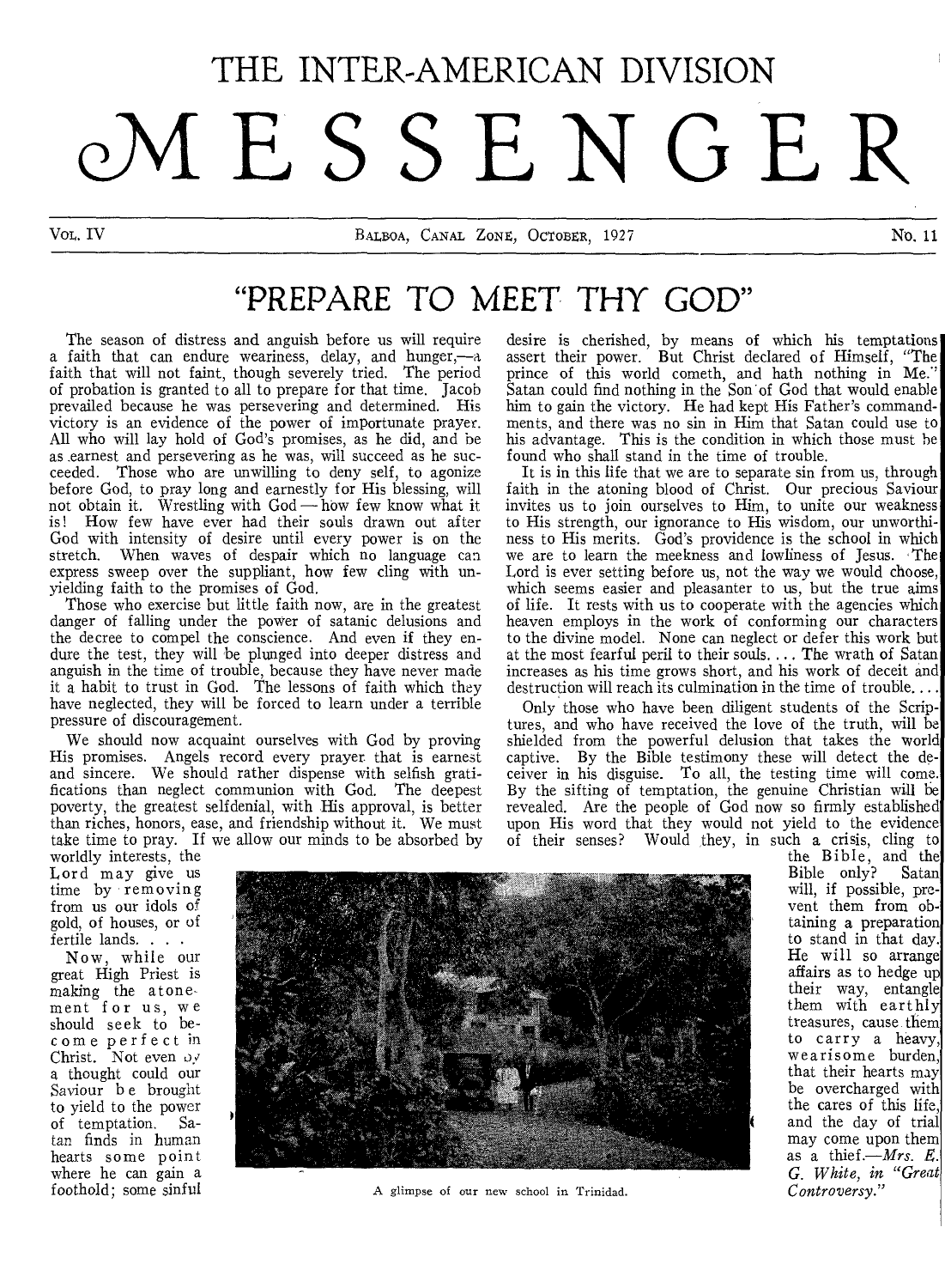#### *A WORKER'S DAILY EXPERIENCE*

*A daily renewing of the new man needed:*  Yesterday's experience is not sufficient for to-<br>day. A new experience is needed now. A day. A new experience is needed *now.* A daily dying to sin means a life of victory over sin. 1 Cor. 15: 31. We are to put on the new man. Eph. 4:24. When? Col. 3: 10.

*Daily conversion necessary:* "Workers need a daily conversion, a daily fitting up for serv-<br>ice."—*Review and Herald, March 1, 1906.*<br> *Must be sanctified by the Holy Spirit every hour of*<br>
be sanctified by the Holy Spirit every hour of

the day, lest we be ensnared by the enemy, and our souls be imperiled. There is a constant temptation to exalt self, and we must watch much against this evil."—"Testimonies to Min-<br>isters," p. 223.<br>*Daily self-examination needed:* "There is

need of a daily self-examination, daily humiliation, daily learning at the foot of the cross."— *"Special Testimonies," No. 2, p. 44.* 

"Self-examination must be thorough that there be no danger of self-deception. A little catechising of self on special occasions is not sufficient. Daily examine the foundation of your hope, and see whether you are indeed in the love of *Christ."*—"*Testimonies," Vol. V*, *p. 332.* 

*Should be daily partaking of the divine na-ture:* "Every day God's workers are to be partakers of the divine nature."— *Review and Herald, November 24, 1910.* 

*A daily baptism of the Holy Spirit necessary:*  "Daily He received a fresh baptism of the Holy Spirit."—"Christ's *Object Lessons," p. 139.* 

"For the daily baptism of the Spirit, every worker should offer his petition to *God."—"Acts of the Apostles," p. 50.* 

We need a daily baptism of love: "During every hour of Christ's sojourn upon the earth, the love of God was flowing from Him in irrepressible streams. All who are imbued with His spirit will love as He *loved."—"Desire of* 

*Ages,' p. 678.*  "You need a daily baptism of the love that in the days of the apostles made them all of one *accord."—"Testimonies," Vol. VIII, p. 191.* 

*Much prayer needed every day:* "Those who do not learn every day in the school of Christ, who do not spend much time in earnest prayer, are not fit to handle the work of God in any of its branches."—"Testimonies *to Ministers," p. 169.* 

*Must be daily consecration:* "However complete may have been our consecration at conversion, it will avail us nothing unless it is renewed daily; but a consecration that embraces the actual present is fresh, genuine, and acceptable to God."—"Steps *to Christ," p. 70, (pocket edition).* 

C. V. ACHENBACH.

## $\rightarrow$ *GUARD YOUR HEALTH, NO. 3*

(Part of a talk given in the medical meeting during the West Caribbean Conference biennial session.)

Would you put sticks, stones, refuse, and so forth into an intricate machine to get heat and energy? "No," you say; and yet many of us would put almost anything into our bodies. But if we wish our bodies to give us the best service, we should put into them only clean, pure food, which will give us heat and energy.

If we wish a plant to grow up healthy and strong, we see that it has plenty of fresh air, sunshine, and water; but are we always as careful about our bodies? I fear we are a little negligent at times. Many of us have our daily household duties that give us the exercise necessary to health; but we forget to get out into God's own sunshine, as we should; and so many ills lurk around us as the result.

We should be out with nature as much as possible, away from the noisy city, where we can enjoy the pure air and sunshine. Have you ever, after a hard day's work, gone down to the beach or into some open space, and breathed deeply of the pure air? There is nothing like it to give a new hold on life. It expands the chest, clears the brain, relaxes the muscles, and it improves the circulation.

We can also help our respiration by walking and standing erect. By correct posture we increase the capacity of the lungs. By standing erect we have more courage to meet the obstacles around us. Our worries decrease, and our brains become clearer. The blood stream is stimulated and purified, and the circulation is improved; and better circulation means better digestion, and better digestion means a better disposition, and a better disposition makes us better Christians, and better Christians are an encouragement to those around them, and help them to live more noble lives.

Do you know that the plants breathe? They do. Our bodies also breathe through millions of little pores in the tender skin. The plants often breathe air laden with dust and countless germs; so God causes the dew and rain to descend to cleanse the plants of these impurities. Our bodies also are accummulating wastes, and these wastes are constantly being thrown out through the pores of the skin in the form of perspiration. How important it is that we should keep the pores cleansed by bathing daily with clean water and soap. It is also of vital importance that we keep our hands, when not immaculately clean, away from our mouths; and, further, that we keep the ever lurking germs out from under our finger nails, for it is through the hands that many of the diseases are carried to the mouth and into the system.

Did you ever stop to think that you are, in possession of many precious pearls? They are kept in the storehouse of your mouth. How carefully we should guard these precious jewels, and keep them clean and polished. In these days, when so much of our food is soft, we need the brush and salt water to keep them sound. We would not part with our pearls, would we? However, if we neglect caring for them daily, we may be forced to part with them,

As Seventh-day Adventists, we have a great work to do in helping the people about us to live clean, pure lives; and the first essential is to live such lives before them. People judge us, not so much by the standard we talk about, as by the lives we live. Let us live up to these standards and let our motto be: "ON TO HEALTH AND HAP-<br>PINESS." Mrs. J. A. LELAND, JR. Mrs. J. A. Leland, Jr.

# $\longrightarrow$ ANTILLIAN UNION MISSION

|  | Josefina 56, Havana, Cuba |                 |                 |                                 |
|--|---------------------------|-----------------|-----------------|---------------------------------|
|  | J. A. LELAND              | and the company | $\sim 10^{-11}$ | Superintendent                  |
|  | N. L. TAYLOR              | $\sim$ $ \sim$  | $\sim$          | Secy. Treas.<br><b>Contract</b> |

#### *PRESSING INTO NEW PARTS*

In the northwestern part of the Dominican Republic, the Lord has been working in a special way to bring the honest in heart to a knowledge of the truths for this time. Years ago while studying their Bibles, some were impressed by His Holy Spirit that the seventh day is the Sabbath, and that they ought to observe it. They began to keep it, and when the Third Angel's Message came to them, they embraced the whole truth, and today are members of our church.

That part of the republic is very much behind in civilization, and in the facilities of modern life. The people are very poor; and many of them have not had the privilege of obtaining an education. The large majority cannot read, and children are growing up without receiving an education. Only in a very few places does the government establish schools. This condition of illiteracy makes our work of preparing the believers to become members of the church quite difficult. It requires time and patience to teach them to understand the message in all its principal points. However, some are quick to comprehend the gospel message.

Some parts of the country are sparsely settled. There are only a few roads where an automobile can go. Most of the traveling is done on horseback. Our workers there have to spend a great deal of their time in the saddle, going from one place to another, attending to the interests that have sprung up in different places. Our work is scattered over *,a* territory extending about twenty miles from our main station, or church. The two workers that are located there have their hands full continually.

Nearly all the people there are willing, and many of them anxious, to listen to the preaching of the word of God. A few days ago we visited a family and studied the Bible with them.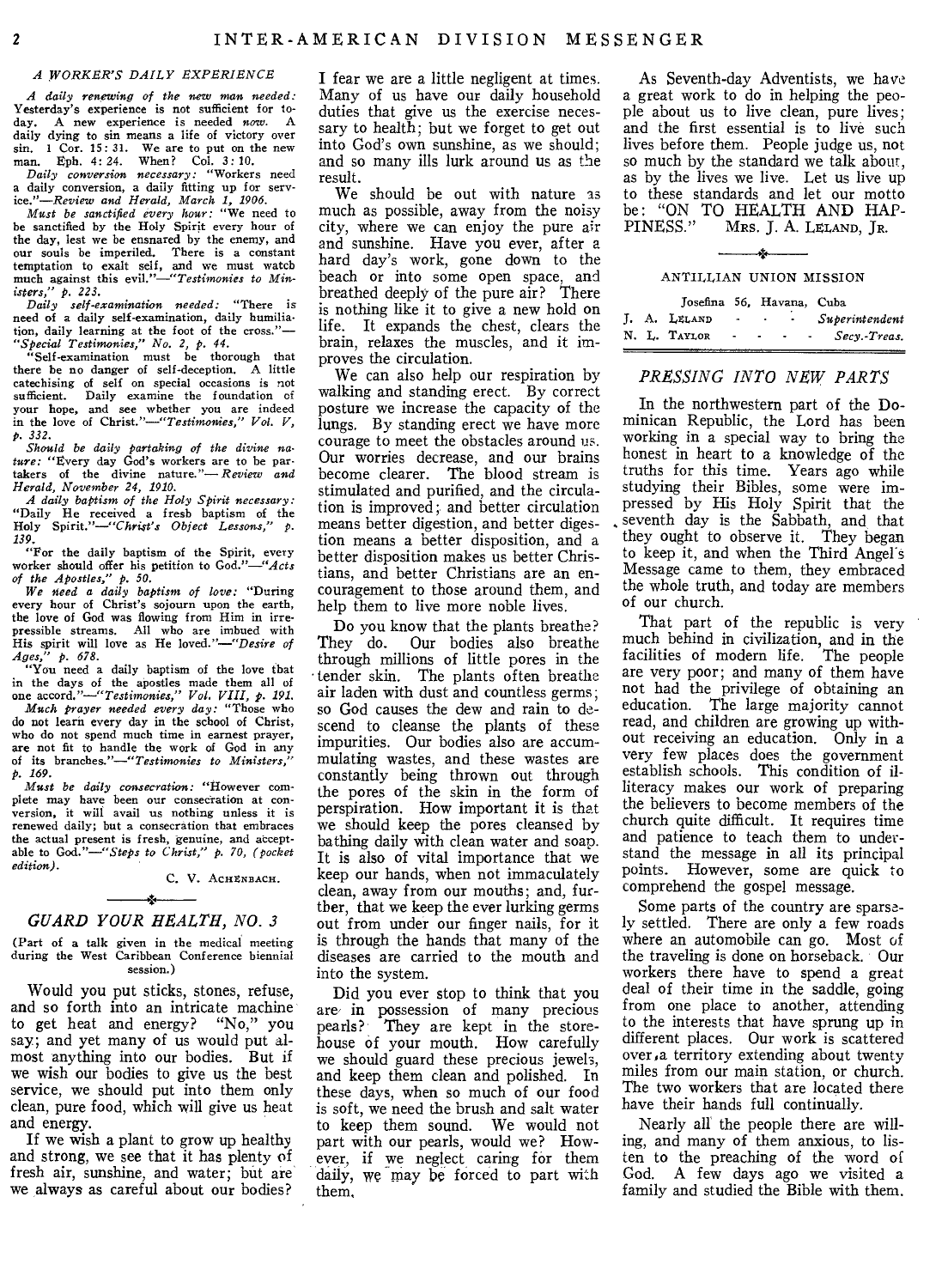The lady of the house expressed the desire that she might soon possess a Bible. She has learned to read recently. Her 'son also knows how to read a little. We assured them that they should have a Bible soon and also instruction as to how to read it.

We have reasons to believe that hundreds in that part of the republic would listen gladly to the preaching of the word of God. A few months ago the writer conducted a service in a new place, in a private house. Without much effort in announcing the service, we had seventy-five persons present. All expressed their appreciation of the privilege of hearing the Bible explained. They gave me a hearty invitation to return, and continue the services. Since then, services have been conducted in the same place, and with the same interest on the part of the people.

C. V. ACHENBACH.

#### *A PALM LEAP CHURCH*

Some time ago we started to preach the message out in one of the suburbs of Ponce, Porto Rico. We built a temporary little church (out of palm leaves), which accommodates fifty or sixty persons. One Sabbath afternoon Mrs. Kinzer and I organized a Sabbath school there under the palms. Now we conduct a service every Tuesday night with an attendance of over a hundred. We hope to have a church there soon.

Recently we closed a two weeks' revival in the Ponce church. All during the time we had a good congregation, and a great interest was shown. We thank God that on the last Sabbath of the series of meetings, we were permitted to baptize, in the sea, six new believers. There are several more with whom we are studying and praying, and with the help of the Lord we are confident that we shall reach our goal of ten brought into the truth ere long.

Every day we thank God for the great privilege of having a small part

in the finishing of this message. Surely the *finish* is very near. Although we are young, God has blessed us abundantly in getting the Spanish language and becoming acquainted with the work and the people.

Pray for us, that the Lord may give us health to remain here till He comes. N. H. KINZER.

#### *YOU WILL NEVER BE ;SORRY*

For telling the truth. For living a pure life. For your faith in Christ. For doing your very best. For hearing before judging. For forgiving your enemies. For helping a fallen brother. For being honest in business. For thinking before speaking. For being loyal to your church. For stopping your ears to gossip. For bridling a slanderous tongue. For harboring only pure thoughts. For being courteous and kind to all. For money given to the Lord's cause. For asking pardon when you have done wrong.

*—Selected.* 

CENTRAL AMERICAN UNION MISSION

|  | Apartado 1059, San José, Costa Rica |  |  |                                   |
|--|-------------------------------------|--|--|-----------------------------------|
|  |                                     |  |  | W. E. BAXTER - - - Superintendent |
|  | A. P. CHRISTIANSEN                  |  |  | - - - Secy.-Treas.                |

#### *LOCATING AN INDIAN MISSION IN GUATEMALA*

The problem of carrying the Third Angel's Message to the 1,500,000 In- . dians of Guatemala is one that has been pressing very heavily upon the hearts of those who are especially interested in this important work. At the recent Inter-American Division meeting, a committee, representing the division, the Central American Union, and the Guatemala Mission, was authorized to locate and purchase a mission station from which this vast Indian territory may be worked.

Pastor Ellis P. Howard, superintendent of the Guatemala Mission, had already looked over the country quite thoroughly and had located a number of prospective sites; and on August 1. Pastors W. E. Baxter, C. B. Sutton, and E. P. Howard, Brother J. E. Boehne, and the writer left Guatemala City to travel as far as possible by automobile



Some of the girls attending the general meeting held in Haiti last March.

to reach the center of this great Indian. territory.

Thousands of Indians may be seen almost any day in the capital, for they carry their products many miles from the interior to that great market; but it is necessary to travel about one hundred miles to reach the real Indian country. The first day we reached the town of Tecpam, where we remained over night. When we arose the next morning and found that it was raining, we became very anxious concerning our ascent of the 11,000 foot mountain which stood between us and the Indian country beyond, and which is impassable when there is much rain; but we had reason to believe that the Lord heard our prayers, for the clouds disappeared and we had a beautiful day for the journey.

When we reached the summit of this mountain, we were interested to see blackberries and huckleberries growing in abundance. As we visited different parts of Guatemala, we greatly marveled to see apples, peaches, pears, plums, cherries, and nearly every variety of fruit grown in North America, besides many of the tropical fruits.

From the summit of the mountain we looked for the first time upon beautiful Lake Atitlan, lying 6,000 feet below. This lake, surrounded by twelve towns named after the twelve apostles, and with its two great extinct volcanoes overshadowing *its* waters, has an altitude of 5,200 feet.

We made our headquarters at Solola, a town about three miles above the lake, while we looked over the adjacent country; and this gave us opportunity to see the thousands of Indians who visit the town on market days. As we watched the multitudes coming from all directions with their produce, we were deeply impressed that the district of Solola would be the logical center for our mission station. This had been our conviction before we started on our trip, as we studied the map of Guatemala and made a general survey of the Indian territory.

After looking over the entire district, we finally found a ten acre tract of land, about three miles from Solola, which impressed us the first time we saw it as being the spot which the Lord had reserved for our work. It has sufficient pine trees on it to furnish logs and lumber for all the buildings of the mission, and is situated on the main road to Solola, over which hundreds of Indians pass every week. The price paid for that  $land -20,000$  pesos -sounds high, but when you remember that sixty pesos in Guatemala equal \$1.00 American gold, the sale price fig-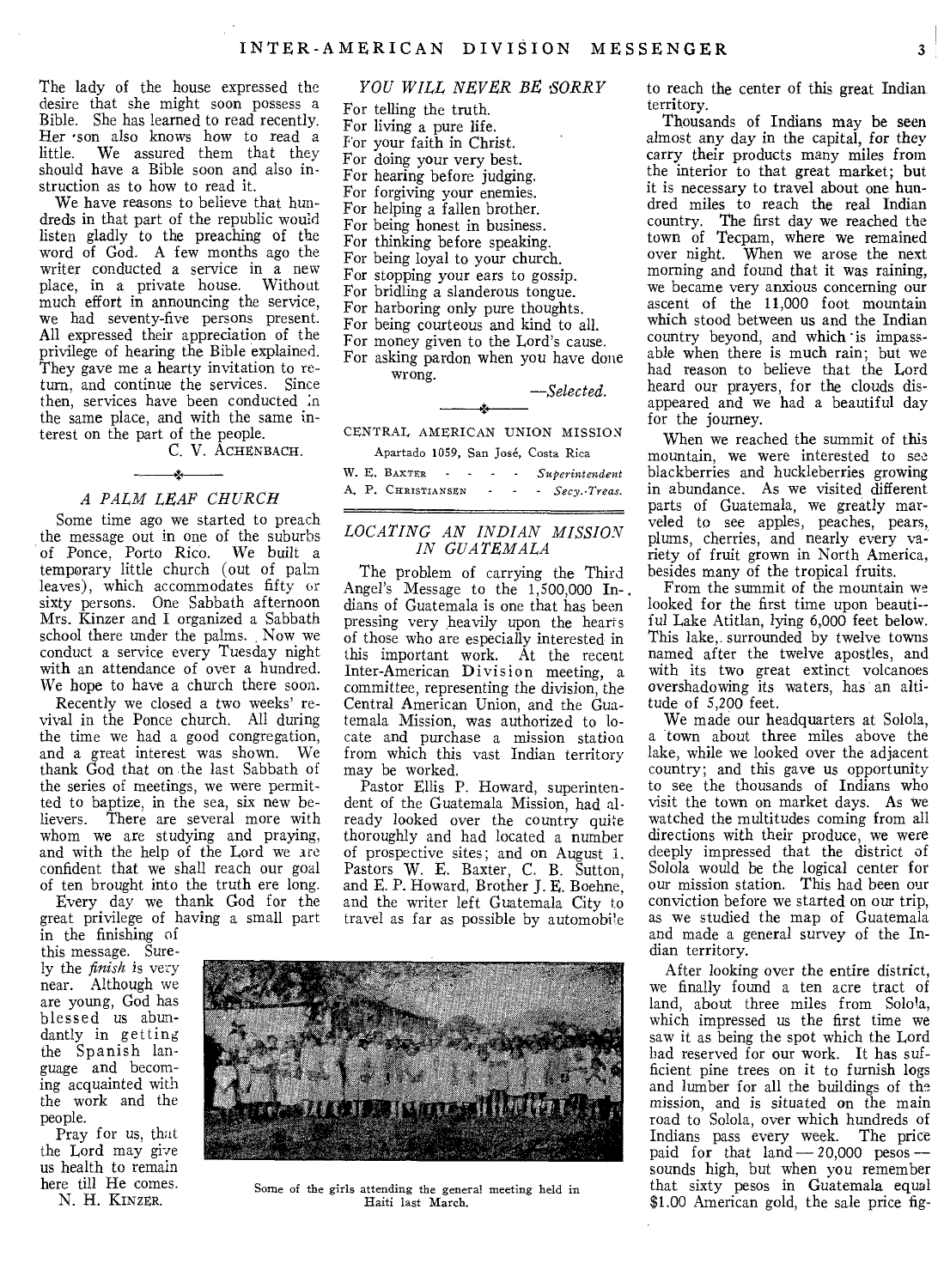ures out to be \$333.33, plus the expense of transferring the title. We believe that the Lord has been holding that property for us, and we also have every reason to believe that we may expect to see a movement develop in Guatemala similar to that of Lake Titicaca in South America.

Brother and Sister Boehne expected to be located on that land before the end of August; and building operations will be pushed forward with vigor. Let us pray earnestly that God may bless the Indian work in Guatemala greatly, and that many souls from these ancient tribes may "be won for the Master.

C. E. Woon.

# $\rightarrow$ *VISITING BONACCA*

Bonacca is one of the most strangely interesting places it has ever been my privilege to visit. Nearly all the people live about a mile out from the island on two small kays which rise only slightly above the waterline. A short distance around these kays the water is shallow, and most of the houses are built on piles over that water. Board walks built on piles connect the houses, and extend three or four blocks into the sea. To view the kays from a distance out at sea, one can see nothing to indicate the presence of land save the tops of the cocoanut trees that wave their graceful foliage above the house tops. On and about these kays about 900 people are packed quite closely together.

It was in this place that our denominational work in Central America first found a footing. Here quite a strong church was established. This year Brother Garbutt, a young man who was baptized about two years ago, is teaching the Bonacca church school. He has an enrolment of 79 and is doing good work. He attended our workers' meetings. Bonacca has a fine company of 60 or 70 young people, from ten to twenty years of age, who are not yet members of the church, but who were born in the truth.

Brother E. J. Lorntz and I held a meeting each of the three nights it was possible for us to stay; and we visited with the people during the day. The first night 23 took their stand for the truth. The next two nights the number reached 47. The Lord greatly blessed, and the church was strengthened and made happy. Brother Lorntz will return in a few weeks to follow up the work. Among those who took their stand for the truth is a general who is a very prominent man in the Honduras government. I wish you could have seen him and heard his testimony. He

said: "I desire with all my heart to enter into your brotherhood. I want to give up my political career entirely, and unite with the Lord." His two daughters aged 14 and 17 took their stand before he did.

There is a great work that could be done in this part if we only had the workers needed to carry it on.

W. E. BAXTER.

## <sup>A</sup>*VISIT WITH THE PRESIDENT*

Tegucigalpa, the capital city of the Republic of Honduras, is located at an altitude of 3,200 feet, among the mountains of the interior of the country. Surrounded by hills, which were used as fortifications by the opposing forces during the last revolution, this unique little city does not, from the distance, have the appearance of having passed through stormy times. But the numerous crosses erected along the highway that leads to the city, each marking the place where someone has fallen, and the public buildings in the city marked with bullets from foundation to roof, indicate that in the past these hills have echoed with the sound of battle.

We are pleased to report that the Third Angel's Message is making progress in the interior of Honduras. We held meetings Friday evening, Sabbath and Sunday in the chapel of the mission building in Tegucigalpa, and, notwithstanding the rain which fell each evening immediately preceding the time of the meeting, there was a good attendance of those who are interested in the message for this time. Pastor Olsen, who is located in this city, was unable to be with us during these meetings, as he remained in Utila to develop the interest which was aroused there during the general meeting; but we we  $\epsilon$ pleased to receive a telegram from him the last day we were in the city, stating that twenty had already been baptized.

Brother Karl Snow, who has been in Honduras many years, and is personally acquainted with the officials of the government, arranged an interview with the president for us at the president's palace, which is located in the business section of the city, and stands out in striking contrast to the smaller buildings surrounding it. There was not much formality in connection with our visit. After passing the attendant at the entrance, we were met by the president himself in the corridor that leads to the round reception room where the interview was held. The president spoke in English as an act of courtesy to his visitors. We soon learned that he is greatly interested in the educational work which we are carrying forward in

many lands. He stated that he would very much like to have us continue our school work in Siguatepeque, and that he personally would use his influence in every possible way to help us.

When we were about to leave, he enquired by which way we were leaving Honduras. When we told him that we were going to Salvador and Guatemala, he said, "I will give instructions for the government launch to take you from San Lorenzo, Honduras, to La Union, Salvador." We appreciated very much this courtesy. C. E. WOOD.

# مالد COLOMBIA-VENEZUELA UNION

|  |                |                  |  | Box 143, Balboa, Canal Zone          |
|--|----------------|------------------|--|--------------------------------------|
|  |                |                  |  | E. E. ANDROSS - - - - Superintendent |
|  | F. L. HARRISON | <b>All Cards</b> |  | - Secy Treas.                        |

## *AFTER ELEVEN YEARS*

The Third Angel's Message is known better today in the republic of Colombia than eleven years ago. At that time we had no members, and no interest in Bogota, the capital. The faithful work of Brethren Trummer, Cleaves, Nickle, Brower, and the lay members, and the good seed sown by the faithful colporteurs, have changed conditions. It did me good to attend the Bogota Sabbath school and see a membership of fifty, and hear the superintendent say, "All except two have studied the lesson every day." Not only are the members enthusiastic about the Sabbath school, but every one is active in missionary endeavor. As I visited and canvassed different places, I met many who said to me, "I know your church, and what you preach." It can truly be said of the members of Colombia, "Your obedience is come abroad unto all men." Romans 16: 19.

Brother F. A. Brower and his band of colporteurs have done their part *in*  adding members to the Central Colombia Mission. These ambassadors of the cross have to surmount obstacles that test every ounce of faith and courage that they possess. There is no thrill in crossing the mountains and valleys on mule back. During the rainy season the colporteur is drenched with a continuous downpour, while his mule is frequently mired in the mud. But on go these faithful messengers of the Master, leaving many pages of truth in the homes of the people.

Going down the Magdalena, the chief river, and the commercial highway of the country to Puerto Berrio, I came to Medellin the capital of Antioquia, which lies 70 miles to the southwest of Bogota and is 4,823 feet above sea level. This city has a population of 92,000.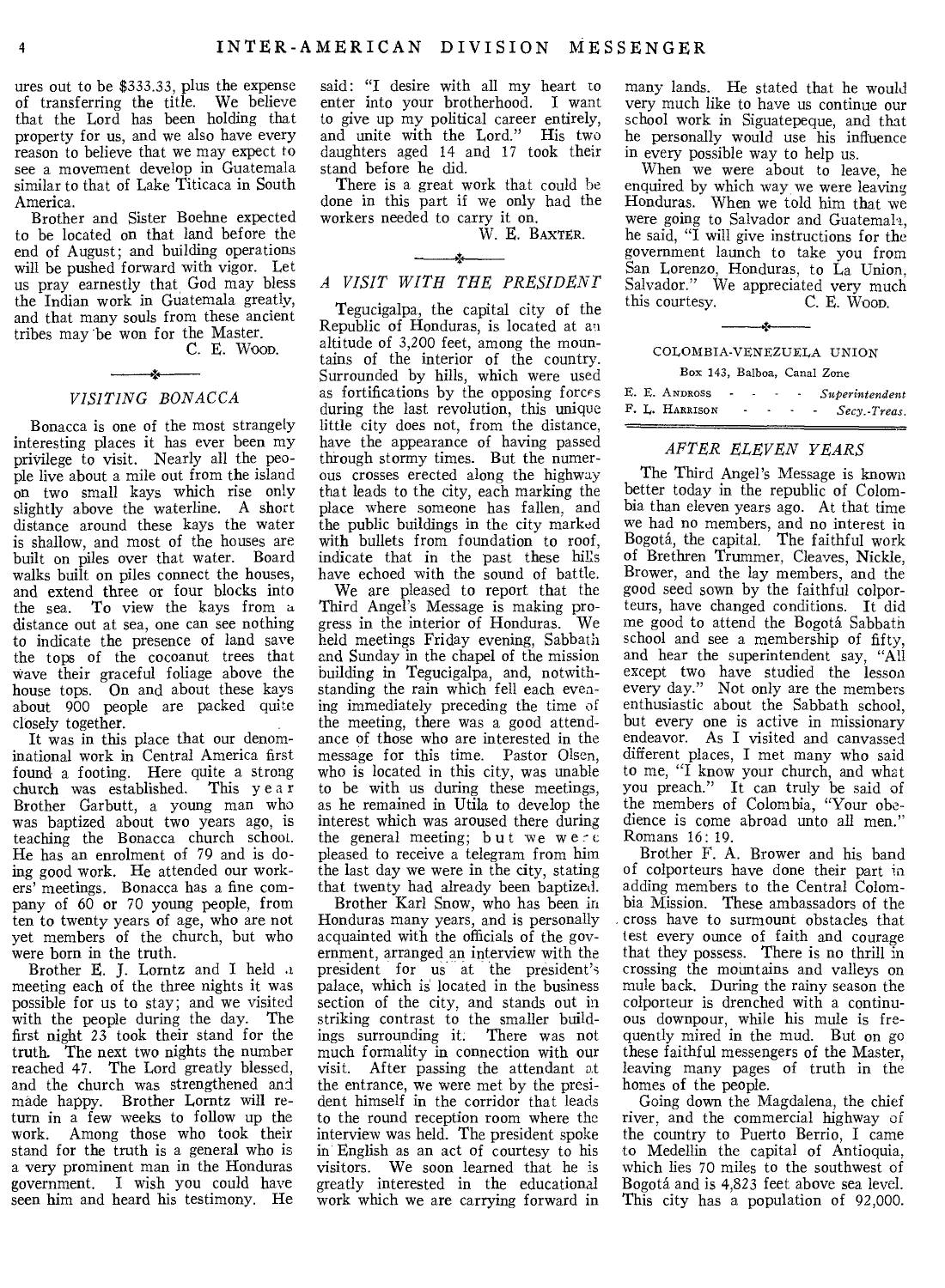As I reached Medellin my mind went back to the time when Brother and Sister B. E. Connerly were doing their best to hold forth the light of truth there amid even stronger opposition than we have today.

I met Pastor Max Trummer in his new chapel, preparing for a strong evangelistic effort, that will give these people another opportunity to know the message for today. Opposition is strong, and it may be said that there is no other city in Colombia where the priests have so much power and influence. Nevertheless the people come; some sit down in the chapel, while others who fear being "excomulgado," stand outside the open window.

The work of Brother Carl Christiansen has been greatly appreciated. With only a limited knowledge of Spanish, he has taken almost 1,000 subscriptions for our Spanish periodical, *El Centinela.* Pastor Trummer delivers personally 350 copies of this paper every month in Medellin. Brother A. Piedrahita, who in his childhood spent several years in a Catholic school, is today the only colporteur convassing for our large subscription books in Antioquia. From late reports he is doing very well.

In every place of business large placards with the words, "Al Mar," are<br>displayed. These advertise the road These advertise the road now under construction from Medellin to the Gulf of Uraba. It is to be finished inside of two years, and will make a way from the interior of Colombia to the Atlantic ocean. This undertaking signifies a breaking away from the old customs of isolation and a determination to get in touch with the outside world. There is no section in Colombia that is not enthusiastic about making a way to the sea. It will soon be possible for one to go by rail direct from Bogotá to the Pacific Ocean. We who believe in the soon coming of Jesus can see in this struggle for an open way to the sea, a preparation for the rapid proclamation of the story of Him who is "The Way, the Truth, and the Life." There is an awakening in that great republic that sooner or later will develop into a small reformation.

J. A. P. GREEN.

# $\longrightarrow$ *ATLANTIC COLOMBIA*

The outstanding event of August was the canvassers' institute, conducted by Brother Green, August 17-24. His reports of the progress of our work in the interior of this country brought courage to our hearts. Brother Moises Valdez came down from Sincelejo, bringing reports of new additions to the

group of Sabbath-keepers there, and also of interests in outlying points. Brother Zepherin reported taking \$1,000 worth of orders in Cartagena in about three weeks. He sold "Nuevo Medico"' to the archbishop and the governor.

Brother Castro, who brought his family out of San Juan de Cesar because of further persecution being threatened, reported that he and Brother Luis Urbina had gone to the neighboring town to hold Bible studies, and had brought seven persons into the truth. Brother Jorge Escandon, one of our Barranquilla Missionary Volunteers, has held a meeting with the family of a wealthy merchant. A number of interested ones attended, and some declared that they were going to obey the truth as presented. Brother Casimiro Arrazabal from Fundacion reported that as a result of home missionary work by the members there, one or two persons were convinced of the truth.

Those in attendance at the institute left for their respective fields full of courage and enthusiasm; and we expert to see good sales for the last months of this year.

E. W. THURBER.

EAST CARIBBEAN UNION CONTERENCE

|                 |  |                               |  |                 | Box 221, Port of Spain, Trinidad |
|-----------------|--|-------------------------------|--|-----------------|----------------------------------|
| M. A. HOLLISTER |  |                               |  |                 | President                        |
| Ethel Edmed     |  | the company of the company of |  | $\sim 10^{-11}$ | - Secv. Treas.                   |

#### *A SCHOOL IN TRINIDAD*

For several years a call for a school for the training of our young people in the East Caribbean Union has come to us with ever increasing urgency. Sometime ago, plans were laid for the establishment of such an institution in Trinidad as soon as funds were available for that purpose.

Professor C. J. Boyd was called to lead out in this work, and has been in the field searching for a suitable location. With the limited funds available the task was a very difficult one. Pastor M. A. Hollister, the president of the union, and others assisted in the search. At last the providence of God directed to an estate named "La Realista." This seems to be quite an ideal location.

At the annual council of the division committee, held in May of this year, I was asked to visit Trinidad to assist in locating the school. In harmony with this counsel, I accompanied my son, Pastor C. E. Andross, who has been called to take the presidency of the South Caribbean Conference, and attended a meeting of the East Caribbean Union Committee the first of August.

After the committee had made careful investigation of several estates it was unanimously voted to purchase "La Realista," provided a clear title to the property could be secured. This estate seemed more nearly than any other to fulfil the conditions given by the division committee when we were authorized to make a purchase.

The estate consists of 264 acres of land, a large part of which is tillable. It is situated in a very picturesque and healthful part of the Island of Trinidad, three and one half miles from St. Joseph, the old Spanish capital; and nine and one half miles from Port of Spain. A splendid automobile road connects the estate with these places; and there are railroad and auto-bus connections at St. Joseph. On the estate is one good dwelling house with eight rooms beside the basement. There are several outbuildings suitable for such a property. The Maracas River, a beautiful, clear mountain stream, passes along part of the northern and eastern boundaries.

Another clear, mountain stream with sufficient volume to provide all water needed by the school for drinking and for irrigating the school garden, flows through the property. Its source is on the western border of the estate, and it has a fall of about 500 feet on the property; hence, it also will provide sufficient power for electric lights.

There are about 20,000 cocoa trees on the estate, nearly all in bearing; more than 2,000 tonka bean trees, 400 cocoanut trees, quite a number of grafted mangoes, oranges, avacado pears, and other fruits. Recently 5,000 banana plants have been put out, 150 grapefruit trees, and 10,000 nursery tonka beans.

With proper care the property should yield quite a substantial income to help support the training school. It will, at least, give profitable employment to a number of students and thus materially assist in meeting their expenses in the school.

Brother and Sister Hamilton, Sister Eloise Williams and Sister Linda Austin are on the field prepared to assist Brother and Sister Boyd, in establishing another training center in this division. We feel confident that this new school will prove a great blessing to our believers in the East Caribbean Union.

E. E. ANDROSS.

#### *MORE ABOUT OUR MT. RORAIM4 MISSIONARIES*

The enemy, it seems, is doing his utmost to hinder our missionaries from carrying the last message of hope to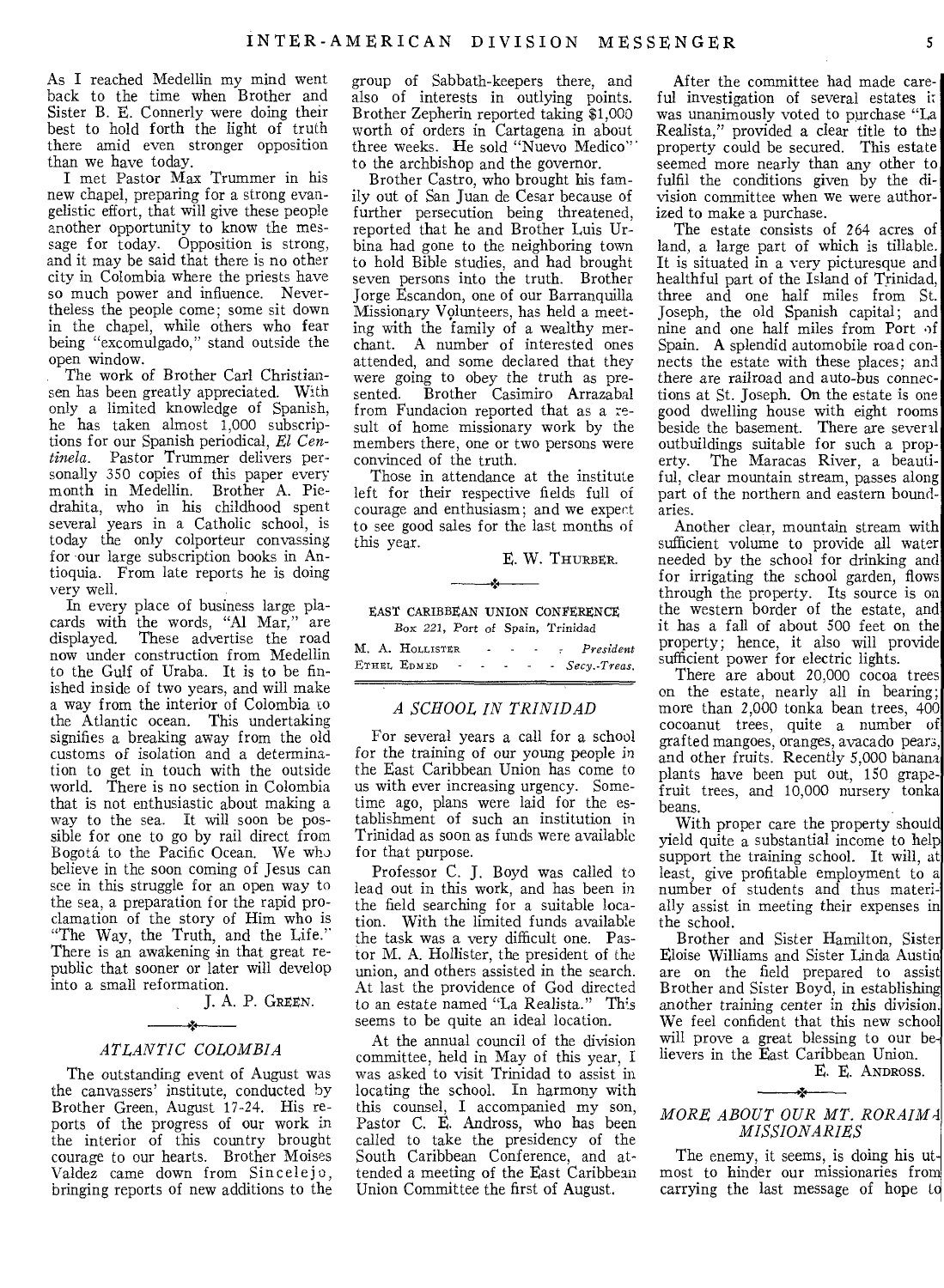the "Davis" Indians. For one thing some of the Indians who came down to help Brethren Cott and Christian and their families up to Mt. Roraima, fell victims to the fever and never again saw their native highland home. Of the price these Indians paid to bring the missionaries to their own people, Brother Christian writes:

"To me the saddest part of the trip is the thought that already it has cost the lives of two Indians. One of these was Amos Daniel, who was the church warden from Roraima, and the ne that had led out in the school work since the death of Elder Davis. He died just a few days before we were able to get to him. He had waited at Anandabaru for us for more than hree months, and while waiting he had conracted the fever from which he died. The ther was a Patamona Indian, who had come to work for us; he took down with the fever and soon died as he was an old man."

Terrible rains held back the missionries, although, with hearts that refused o become discouraged, they pressed on, hrough hardships, that never can be described adequately on paper. Wading hrough water up to their waists, climbng over fallen trees, fighting mosquitoes, and facing difficulties with an unaithful guide, have been only a few of he trials of those who are determined o help save the "Davis" Indians.

Finally Sister Christian took seriously sick. That was about three and a half months after they started from Georgeown. They were still out in the wilds, with no roof over them and no bed on hich to lay the sick. Here are a few natches from Brother Christian's diary:

"June 24. Marion (Sister Christian) very sick; has severe pain in right side; vomits and s jaundiced. Her temperature is high. Had heavy rain this forenoon.

"June 25. Marion worse. Was delirious last sight; tried fomentations; they did not give<br>elief, so used cold. She is still nauseated,<br>nd her side is very painful. Seems that the<br>ain is a little lower today. Her temperature<br> $t + 1$  o'clock was 105.8, I went up to mid ad gone to Anandabaru already, so sent a ote by an Indian. The servant girl is down ith malaria and is having chills and fever. "June 26. Marion the same. Did not sleep uch last night. She is so very nauseated. he temperature does not drop—the lowest in he last 24 hours, being 103.6. Seems that we hould go to Georgetown as we are afraid of • all bladder trouble. No rain today, but it rained hard last night.

"June 27. Marion is the same-is so hot. lcohol rubs give relief for a short time. Fine day.

"June 28. I am packing up, so, if Brother nd Sister Cott think best, we can go to Georgeown. Marion's temperature only went to 104.2 oday. Brother and Sister Cott came in the vening; they think that to go to Georgetown s the only thing to do, so in the morning we ill start; we will take twelve Indians to pull he boat. Jonas wants to go to town and get his wife so he will go along. Brother and Sister Cott had a hard trip down, as there is great deal of water on the trail; we were lad to see them again.

"June 29. We left for Georgetown. We said good-by to Brother and Sister Cott on the banks of Wong Creek, but we hope to see them again soon; they will push on alone until we join them again. Both of them were of good courage, and were well, considering what they had been through, for the canned food is hard on one when one has to eat it for so long.

"Now that finishes the trip to date for us, as here we turn back, and retrace the steps we have been so long in taking; and as we return for a time, there is nothing I would rather do than to go back again, for to see the faces of those Indians as they told us good-bye is a call that we cannot forget or ignore. As we left to come down here, four of the Indians from Roraima that had been with us the longest left to return home. They were tired, and<br>had all had the fever. As Luda, the one that<br>spoke the most English said good-bye, the tears<br>came from his eyes and he said: 'We want<br>Mama Christian at Roraima,' and then he sa `Pretty soon you come?' That is the call that calls us back, for I do not believe I have ever seen a 'nicer people than they are.

"When we left there were 43 Indians in the when we lett there were to converse the camp, if I remember correctly. These were all from Roraima and are Aracunas. They almost all understand some English, and we found it very easy to pick up some of their words. In fact, I believe, it would only be a short time before one could learn to carry on a conversation in the Aracuna language, for the Indians have a very small vocabulary. They all can say the 'a b c's,' and all that I have requested to sing knew a number of songs. It does one good to hear them whistling one of our songs while getting their loads ready for the day. To me it means that Elder Davis did some good, thorough work, and that he had good material with which to work."



Sisters Colomba Zarata and Andrea Ramos, two of our colporteurs in Mexico.

The latest word from Georgetown, British Guiana, is that Sister Christian is improving, and that Brother Christian hopes to return soon to join Brother and Sister Cott who should now be among the Indians of the hinterland, that have waited so long for the "Davis man." Sister Christian will not be able .to go for sometime. How much these dear workers away off on Mt. Roraima need our prayers! No daily, weekly, or even monthly mail will come to

cheer their lonely hearts! No regular communication whatsoever has been established as yet between Mt. Roraima and the civilized world. To go there involves real sacrifice! Surely, it is a privilege to help "hold the ropes" of the Mt. Roraima mission.

# -- 24 MEXICAN UNION MISSION

| Calle de Jalapa 210, Mexico, D. F., Mexico |  |  |  |  |  |
|--------------------------------------------|--|--|--|--|--|
| D. A. PARSONS - - - Superintendent         |  |  |  |  |  |
| J. G. PETTEY Secy.-Treas.                  |  |  |  |  |  |

#### *NOT GROWING WEARY*

Having enjoyed the Harvest Ingathering work so well last year, two of our believers, Sisters Colomba Zarate and Andrea Ramos, experienced in the book work, chose to continue ingathering until they reached a self-set goal of \$1,000. Of their experience Sister Zarate says: "We proposed that we be permitted to work until we had 2,000 pesos (\$1,000). Granted permission we went to work, putting in eight hours a day. Taking into account that all the money collected goes into the fund, we have had to find a way to pay our board, so after Sabbath on Saturday nights, and on Sunday we sell *El Centinela.* 

"We can clearly see the hand of the Lord in it all continually. He cares for us wherever we go. While we were in school, we learned something about Bible readings, and now in many places, we are called upon to give Bible studies."

May the good Lord bless these earnest workers and the work they are doing. H. A. B. ROBINSON.

|  |            |  |  | 00000000000000000000000000           |    |
|--|------------|--|--|--------------------------------------|----|
|  |            |  |  | HOME MISSIONARY DEPT.                |    |
|  | C. E. Woop |  |  | Secretary                            | õ. |
|  |            |  |  | <b>Danguan Bangunan Banguan Band</b> |    |

#### *HARVEST INGATHERING IN TRINIDAD*

Pastor M. A.' Hollister, president of the East Caribbean Union Conference, passes on the encouraging word that the South Caribbean Conference will go beyond its Harvest Ingathering goal of \$5,000. This will be the largest amount ever raised in that field.

The Port of Spain church has increased its Harvest Ingathering receipts from \$391 last year to \$721 this year.

Pastor Hollister relates the following experience, which indicates that prayer and success go hand in hand in the Ha/ vest Ingathering work: "One of our French brethren in Trinidad, who could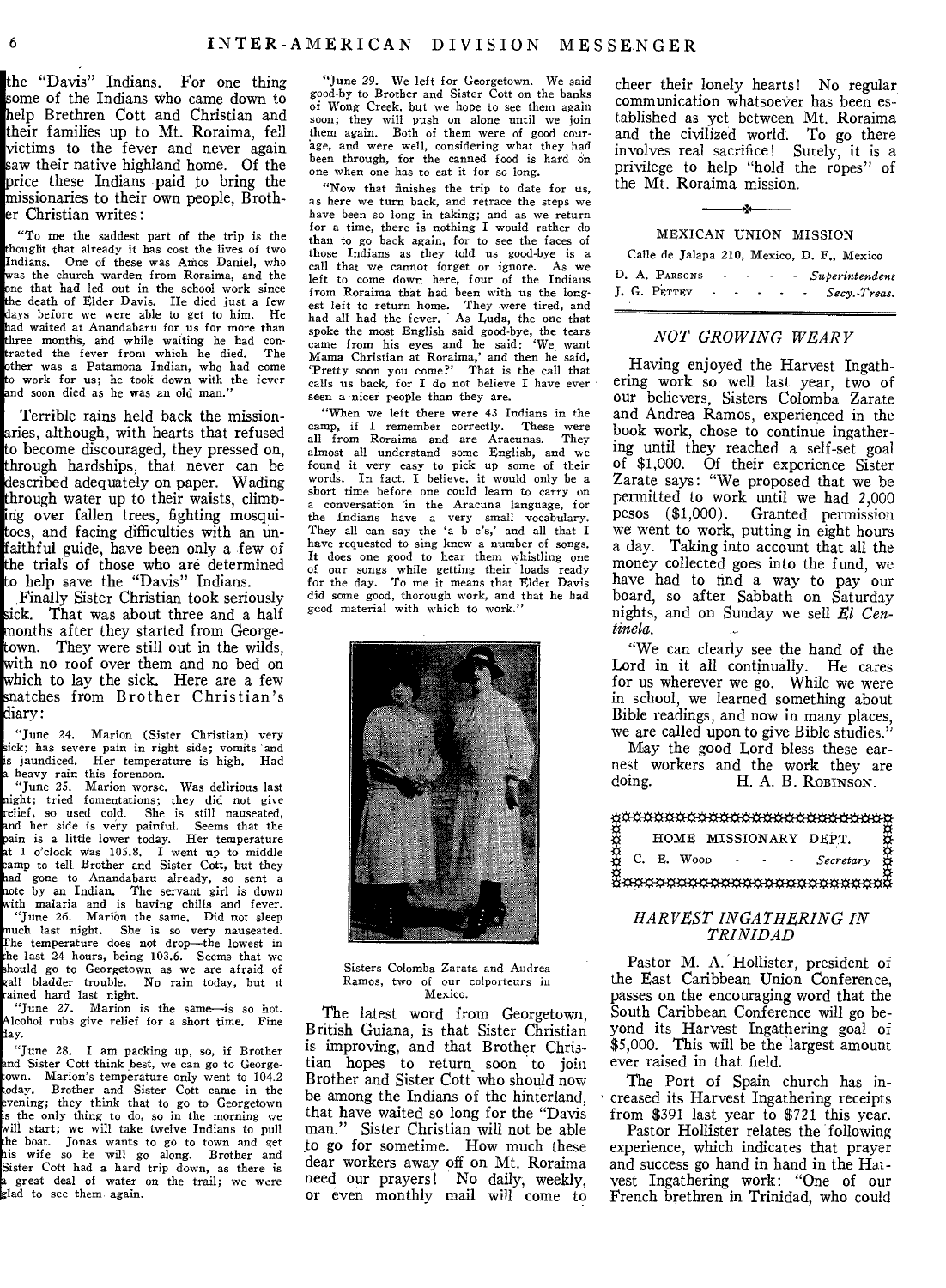speak very little English set himself a personal goal of \$7.00. This was a high goal, indeed, for a man who could not speak English and who expected to call upon English people. He went to work willingly, and later reported that he had visited 400 homes, and received only six cents. He then decided that he would have a special talk with the Lord about it. That talk proved to be the turning point toward success, for he found when he called upon the people again that the money came easily, and soon he was able to reach his goal."

*Missionary Volunteer Department*  MRS. E. E. ANDROSS - - *Secretary* 

#### *THE MORNING WATCH*

"'The Son of man came not to be ministered unto, but to minister.' Not for Himself, but for others, He lived and thought and prayed. From hours spent with God He came forth morning by morning, to bring the light of heaven to men. Daily He received a fresh haptism of the Holy Spirit. In the early hours of the mew day the Lord awakened Him from His slumbers, and His soul and His lips were anoi

aside from the scene of His labor, to go into the fields, to meditate in the green valleys, to hold communion with God nn the mountainside or amid the trees of the forest. The early morning often found Him in some secluded place, *meditating,* searching the Scriptures, or in prayer. From these quiet hours He would return to His home to take up His duties again, and to give an example of patient toil." *"Desire* of *Ages," p. 90.* <br>of *Ages," p. 90.* <br>"We know not what results a day, an

or a moment may determine, and never should we begin the day without committing our ways to our Heavenly Father. His angels are appointed to watch over us, and if we put ourselves under their guardianship, then in every *ill* be at our *right hand."*<br> *time of danger they will be at our right hand."*<br>
"Consecrate yourself to God in the morning;

make this your very first work. Let your prayer be, Take me, 0 Lord, as wholly thine. I lay all my plans at Thy feet. Use me today in Thy service. Abide with me, and let all my work be wrought in Thee." *"Steps to Christ,"p. 74.* 

"Guard jealously your hours of prayer, Bi-ble study, and self-examination. Set aside a *portion of* each day *for* a *study of the* Scriptures and communion with God. Thus you will obtain spiritual strength, and will grow in favor with God." *"Gospel Workers," p. 100.*  "Those who will put on the whole armor of

God, and devote some time every day to meditation and prayer, and to the study of the Scriptures, will be connected with heaven, and will have a saving, transforming influence upon those around them." *"Testimonies," Vol. V.* 

*pp. 112, 113.*  "One day alone is ours, and *during this day*  we live for God. For this one day we are to place in the hand of Christ, in solemn service. place in the hand of Christ, in solemn service, all our purposes and plans, casting all our care upon Him, for He careth for us." *"Mount of Blessing," p. 150.*  "Each morning consecrate yourself to God

for that day. Surrender all your plans to Him,

to be carried out or given up as His providence shall indicate. Thus day by day you may be giving your life into the hands of God, and thus your life will be molded more and more after the likeness of Christ." *"Steps to Christ," p. 70 (pocket edition).* 

*Compiled by C. V. Achenbach.* 

 $\longrightarrow$ 

Are young people counted members of the Missionary Volunteer Society if they neither attend the society meetings regularly, nor report any missionary work?

*Answer:* While there is no written rule that members must attend the society meetings, it is one of the axiomatic privileges and duties just as it is in the Sabbath school. On the one hand, a Missionary Volunteer who is able to go should not deprive himself of the benefits of the society meetings, and on the other he should not rob the society of the help he is pledged to give. Really, I cannot see how a Missionary Volunteer can be true to his pledge to God if he is remiss in attending the meetings of the society, and helping in every way to make them a success.

As to reporting, I read in "Missionary Volunteers and their Work," page 143, that "reporting is considered so essential that, in some cases at least, it is made a test of membership. A person who fails to report any missionary work for three months *may* be dropped."

| g <del>onnannannannannannannan</del> |
|--------------------------------------|
| PUBLISHING DEPARTMENT                |
| 00.010<br>Secretary                  |
| <b>Z</b> aaaaaaaaaaaaaaaaaaaaaaaa    |

#### *A COLPORTEUR CHURCH*

The church of Caguas, Porto Rico, is a colporteur church, and has had a very interesting experience with our literature. This little company has been without a pastor for several years, and it has suffered many trials from within as well as from without. Nevertheless, the believers there have been able to keep up a good average in tithes and offerings. It has also been a missionary church; and from it have come several colporteurs and lay workers in the past.

About the first of the year, there sprang up an interest in the literature work. Several school girls already had demonstrated that women, as well as men, could sell literature, even in their own town. Sister'Ella Payne, an American teacher in the Caguas high school, recognized the interest, and at once began to encourage it. The women were organized into bands; and sometimes the men would join. Sister Payne made herself responsible for the literature. Soon she had a "literature store" in

her house, The whole church is interested in the idea; and the sisters visit their own and neighboring towns with magazines and small books.

When I saw her last, she said, "If we get free from the 'flu' epidemic so that all can work, we will sell a thousand copies of the magazine next month. I will be out of my classes and can help; and by the way, Can we not get more territory?" The plan at Caguas has been to cover the same territory every month with the magazine, which in the end is equivalent to 500 or 600 regular subscriptions.

The good that this work has done is as direct a benefit to the believers as to the world. Here are a few results that have been observed:

1. This literature ministry is an effective method of giving the message.

2. It has helped the believers to earn much needed money. 3. The spirit of missionary work has elimi-

nated troubles between brethren. 4. Tithes and *offerings have* been materially

increased.

5. It furnishes a good example for others. 6. It affords many opportunities to study the message with interested persons.

This work is being done by a little church without a pastor. Truly, the church may become a mighty engine of spiritual forces. If all churches were put to work, a second pentecost would come, and soon the work would be finished in all the world! A pastor could increase the success of his efforts tenfold with a church so organized, extending the influence of the preaching with the printed page.

"The bookwork should be the means of quickly giving the sacred light of present truth to the world. This is the very work the Lord would have His people do at this time.'

LEO ODOM.

# gaasaasaasaasaasaasaasaasaa

SABBATH SCHOOL DEPT, MRS. E. E. ANDROSS - *Secretary*  Haaassaaaassa saanaanaanaan H

#### *"PUT THAT IN FOR ME"*

Just a couple of weeks after Big Week came 13th Sabbath. I thought that offering would be small, because of it being so close to Big Week. But instead, with fifteen members present that Sabbath morning, we raised fortyone pesos.

One brother, a carpenter, who earns a very meager wage, asked his employer for two pesos, in advance, to apply on his home in the new earth. To his surprise, his employer gave him the two, and then handing him a third peso, said: "Put that in for me."

ERNEST POHLE.